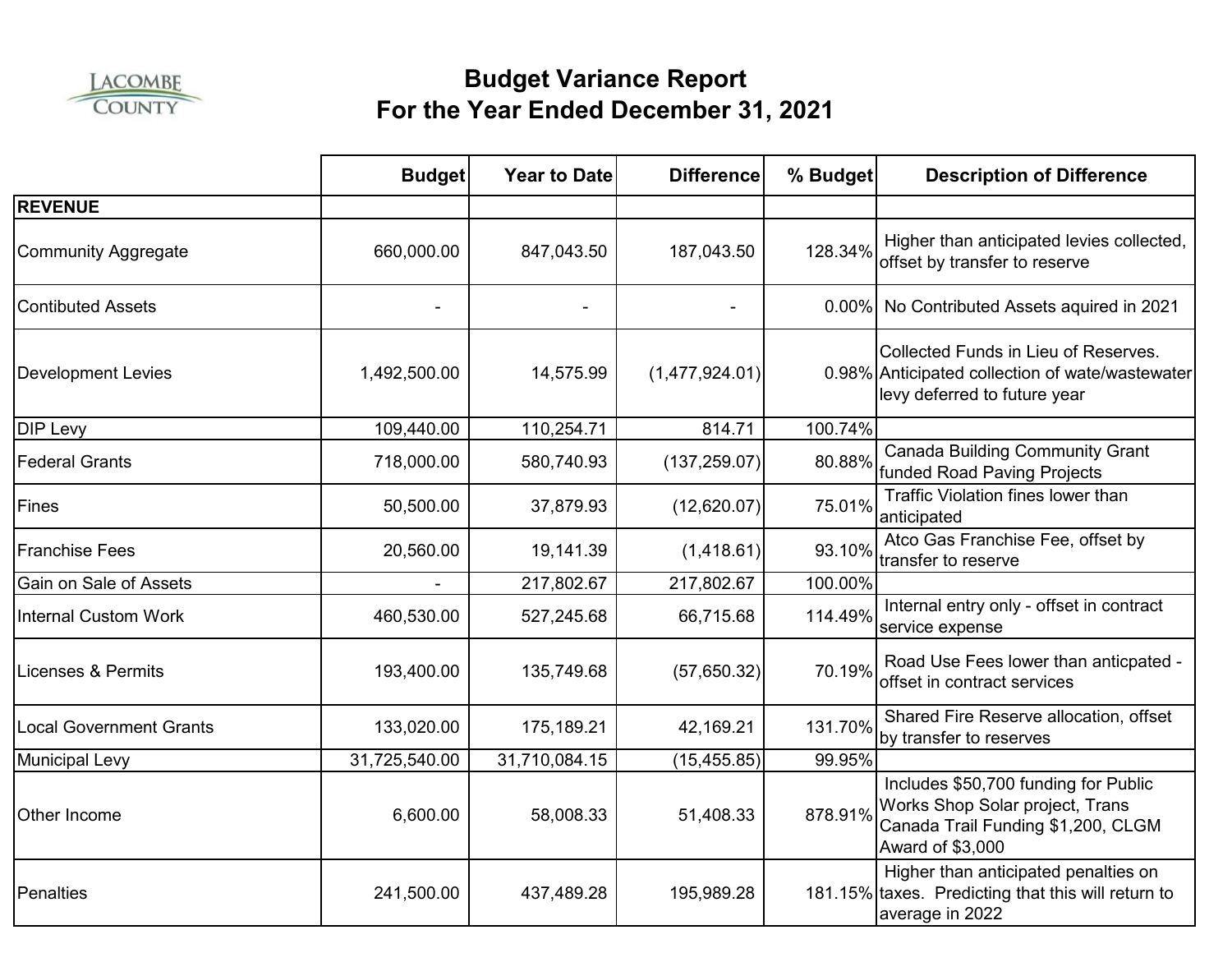

|                          | <b>Budget</b> | <b>Year to Date</b> | <b>Difference</b> | % Budget | <b>Description of Difference</b>                                                                                                                                                                                                                                                                                                                           |
|--------------------------|---------------|---------------------|-------------------|----------|------------------------------------------------------------------------------------------------------------------------------------------------------------------------------------------------------------------------------------------------------------------------------------------------------------------------------------------------------------|
| <b>Provincial Grants</b> | 8,526,430.00  | 6,750,449.04        | (1,775,980.96)    | 79.17%   | Variance mainly due to MSI funding of<br>Road Paving and Bridge project actual<br>costs under budget. Variance is offset<br>by transfer to capital                                                                                                                                                                                                         |
| <b>Rental Income</b>     | 121,290.00    | 135, 155.58         | 13,865.58         |          | Increase in revenue include AB Health<br>111.43% Services Ambulance Bay - \$6,800, Land<br>rental of County owned land \$5,800                                                                                                                                                                                                                             |
| Return on Investments    | 1,192,270.00  | 1,083,330.98        | (108, 939.02)     | 90.86%   | Lower than anticipated investment rates                                                                                                                                                                                                                                                                                                                    |
| Sales & User Charges     | 1,906,400.00  | 1,943,535.00        | 37,135.00         |          | Increase in sales include sale of maps<br>and tax certificates \$11,600, Fire Calls<br>\$38,200, Dust Control Sales \$21,800,<br>Bridge Material Sales \$36,700,<br>101.95% Operations Custom Work \$28,000,<br>Planning & Development fees \$71,700.<br>Decrease in sales include utility<br>connection fees \$168,800 (offset by<br>transfer to reserve) |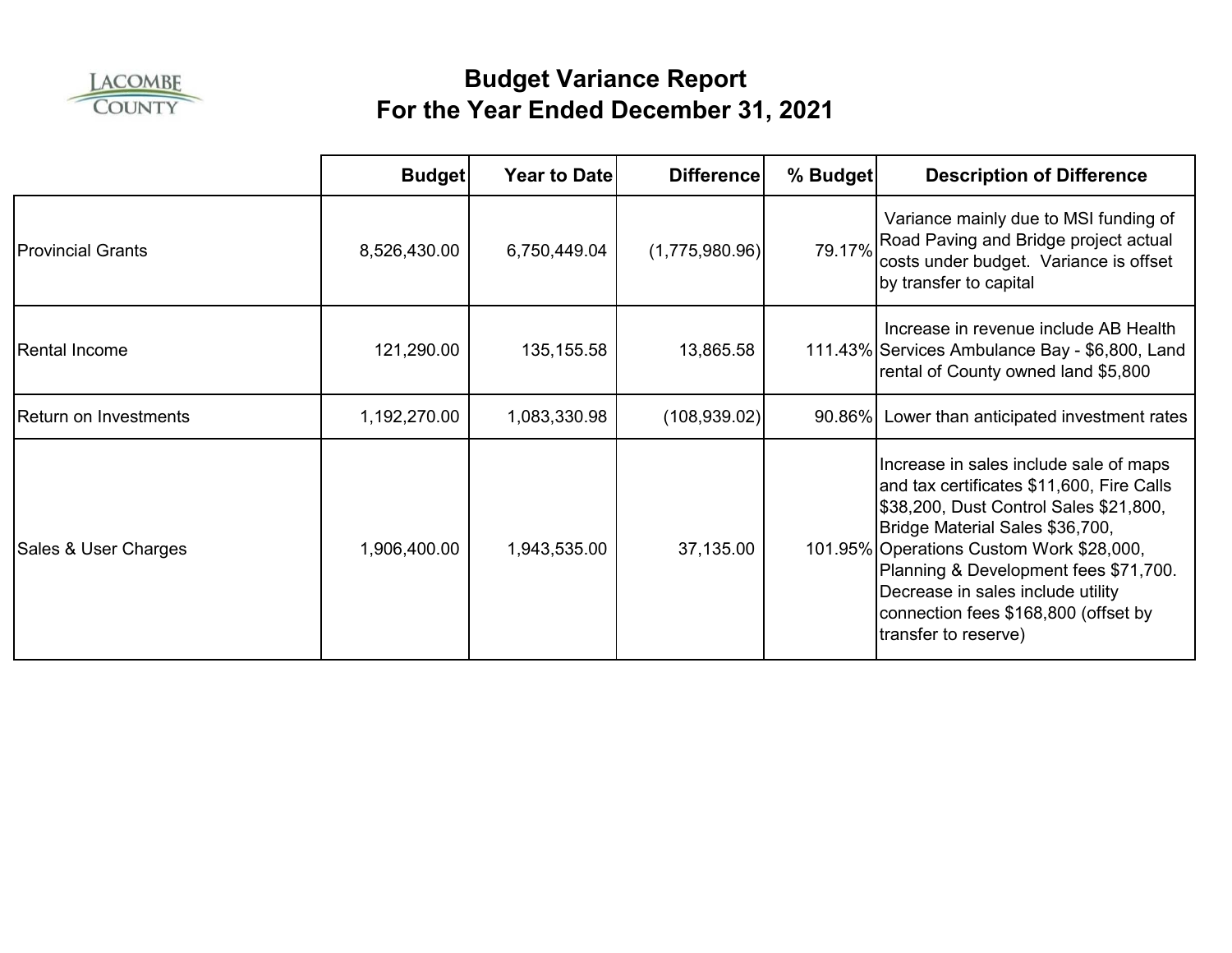

|                               | <b>Budget</b> | <b>Year to Date</b> | <b>Difference</b> | % Budget | <b>Description of Difference</b>                                                                                                                                                                                                                                                                                                                                                                                                                 |
|-------------------------------|---------------|---------------------|-------------------|----------|--------------------------------------------------------------------------------------------------------------------------------------------------------------------------------------------------------------------------------------------------------------------------------------------------------------------------------------------------------------------------------------------------------------------------------------------------|
| <b>Sales to Government</b>    | 1,369,510.00  | 1,360,481.20        | (9,028.80)        | 99.34%   | Increase in sales include revenue<br>generated from election from the<br>provincial government \$40,000, Fire<br>Calls and Mutual Aid \$27,700,<br>Operations Custom Work to urbans, Red<br>Deer County and LRWSC \$75,100.<br>Decrease in sales include Project<br>Management fees to Highway 12/21<br>Water Commission and Sylvan Lake<br><b>Regional Wastewater Commission</b><br>\$126,600, Line operation fees to<br>Highway 12/21 \$22,900 |
| School Levy                   | 11,899,540.00 | 11,878,692.44       | (20, 847.56)      | 99.82%   |                                                                                                                                                                                                                                                                                                                                                                                                                                                  |
| <b>Seniors Levy</b>           | 451,870.00    | 451,215.30          | (654.70)          | 99.86%   |                                                                                                                                                                                                                                                                                                                                                                                                                                                  |
| <b>Transfer from Reserves</b> | 7,600,660.00  | 5,673,698.00        | (1,926,962.00)    |          | Transfers not required Tax Rate<br>Stabilization \$284,800, MSI Reallocation<br>\$1,501,200, Recreation Capital<br>assistance \$661,200. Additional<br>74.65% transfers include funding of shallow utility<br>services and utility deficit around Sylvan<br>Lake \$204,400, Highway 12/76 St<br>Intersection from Road Development<br>Reserve \$300,000                                                                                          |
| <b>TOTAL REVENUE</b>          | 68,879,560.00 | 64, 147, 762. 99    | -4,731,797.01     | 93.13%   |                                                                                                                                                                                                                                                                                                                                                                                                                                                  |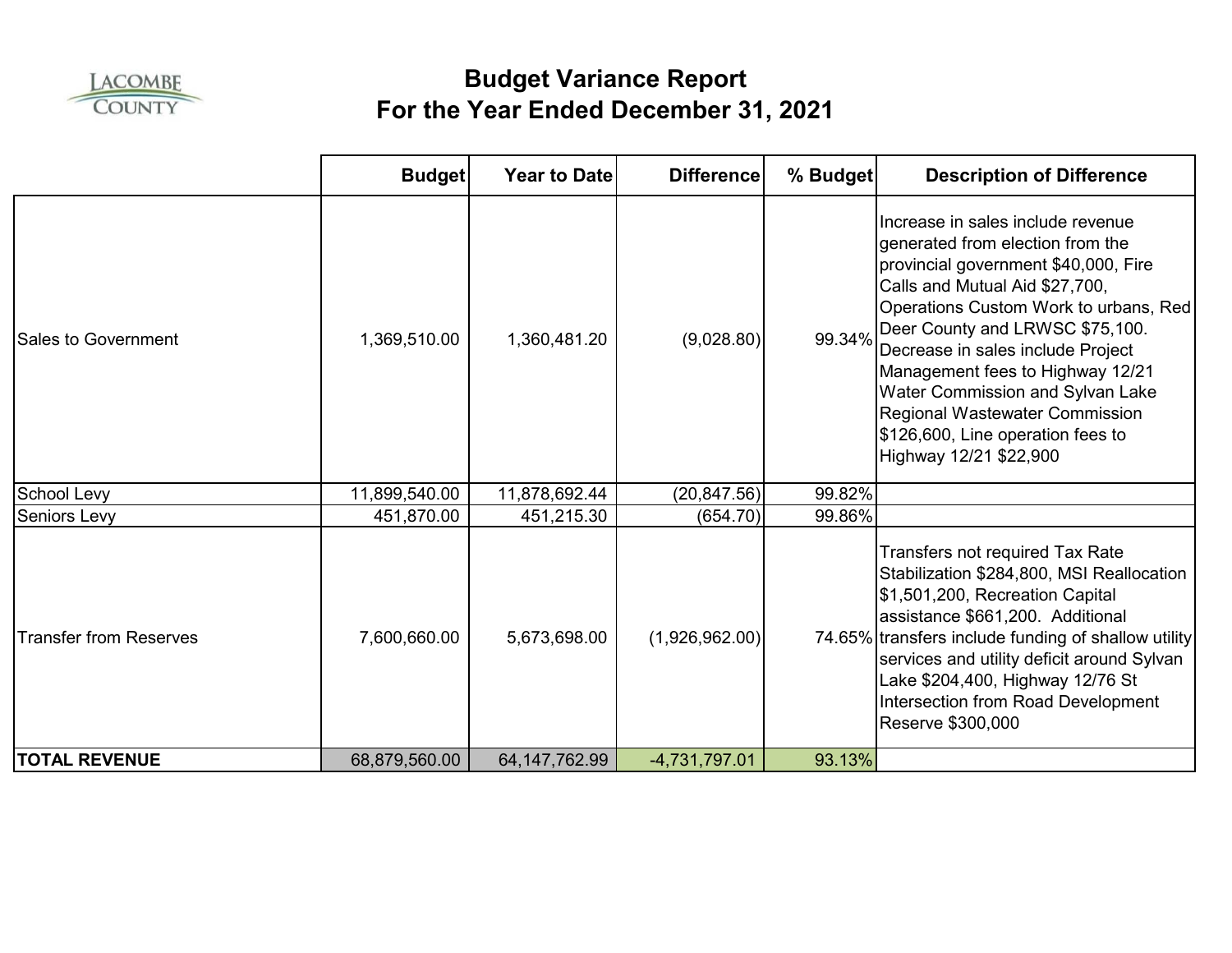

|                          | <b>Budget</b>  | Year to Date   | <b>Difference</b> | % Budget | <b>Description of Difference</b>                                                                                                                                                                                                                                                                                                                                                                                                                                                                                                                                                                                             |
|--------------------------|----------------|----------------|-------------------|----------|------------------------------------------------------------------------------------------------------------------------------------------------------------------------------------------------------------------------------------------------------------------------------------------------------------------------------------------------------------------------------------------------------------------------------------------------------------------------------------------------------------------------------------------------------------------------------------------------------------------------------|
| <b>EXPENSES</b>          |                |                |                   |          |                                                                                                                                                                                                                                                                                                                                                                                                                                                                                                                                                                                                                              |
| Amortization             |                | 22,116,316.59  | 22,116,316.59     | 100.00%  |                                                                                                                                                                                                                                                                                                                                                                                                                                                                                                                                                                                                                              |
| <b>Bank Fees</b>         | 3,850.00       | 2,033.09       | (1,816.91)        | 52.81%   |                                                                                                                                                                                                                                                                                                                                                                                                                                                                                                                                                                                                                              |
| <b>Blades</b>            | 158,700.00     | 103,661.52     | (55,038.48)       | 65.32%   |                                                                                                                                                                                                                                                                                                                                                                                                                                                                                                                                                                                                                              |
| <b>Bridge Material</b>   | 299,000.00     | 379,056.81     | 80,056.81         | 126.77%  | Results from higher than anticipated<br>bridge sales                                                                                                                                                                                                                                                                                                                                                                                                                                                                                                                                                                         |
| <b>Capital Recovery</b>  | (4,328,300.00) | (4,294,348.07) | 33,951.93         |          | Includes labour and equipment recovery<br>99.22% from Capital projects, offset by transfer<br>to capital                                                                                                                                                                                                                                                                                                                                                                                                                                                                                                                     |
| <b>Chemicals</b>         | 90,000.00      | 50,751.02      | (39, 248.98)      |          | 56.39% Higher inventory on hand at end of year                                                                                                                                                                                                                                                                                                                                                                                                                                                                                                                                                                               |
| <b>Contract Services</b> | 2,176,560.00   | 2,081,089.84   | (95, 470.16)      |          | Unused budget items include Legal fees<br>of \$86,100, Equipment maintence costs -<br>\$89,900, IT Licensing, support and<br>consulting \$30,900, Facilities<br>maintenance costs \$33,300, Engineering<br>\$16,900, Planning & Development plans<br>and offsite levy review \$25,900, HR<br>95.61% Initiatives \$12,100, projects deferred to<br>2022 \$118,600.<br>Items over budget<br>include Rail Crossing upgrades<br>\$158,000 (carry-forward project)<br>Equipment Hiring resulting from train<br>derailment \$63,000, contract<br>commissionairs \$13,600, shallow utility<br>services around Sylvan Lake \$193,800 |
| <b>Council PerDiem</b>   | 499,260.00     | 421,494.11     | (77, 765.89)      |          | Allowance for additional days not used,<br>84.42% attendance at conferences not fully<br>utilized                                                                                                                                                                                                                                                                                                                                                                                                                                                                                                                            |
| <b>DIP Requisition</b>   | 326,170.00     | 326,172.46     | 2.46              | 100.00%  |                                                                                                                                                                                                                                                                                                                                                                                                                                                                                                                                                                                                                              |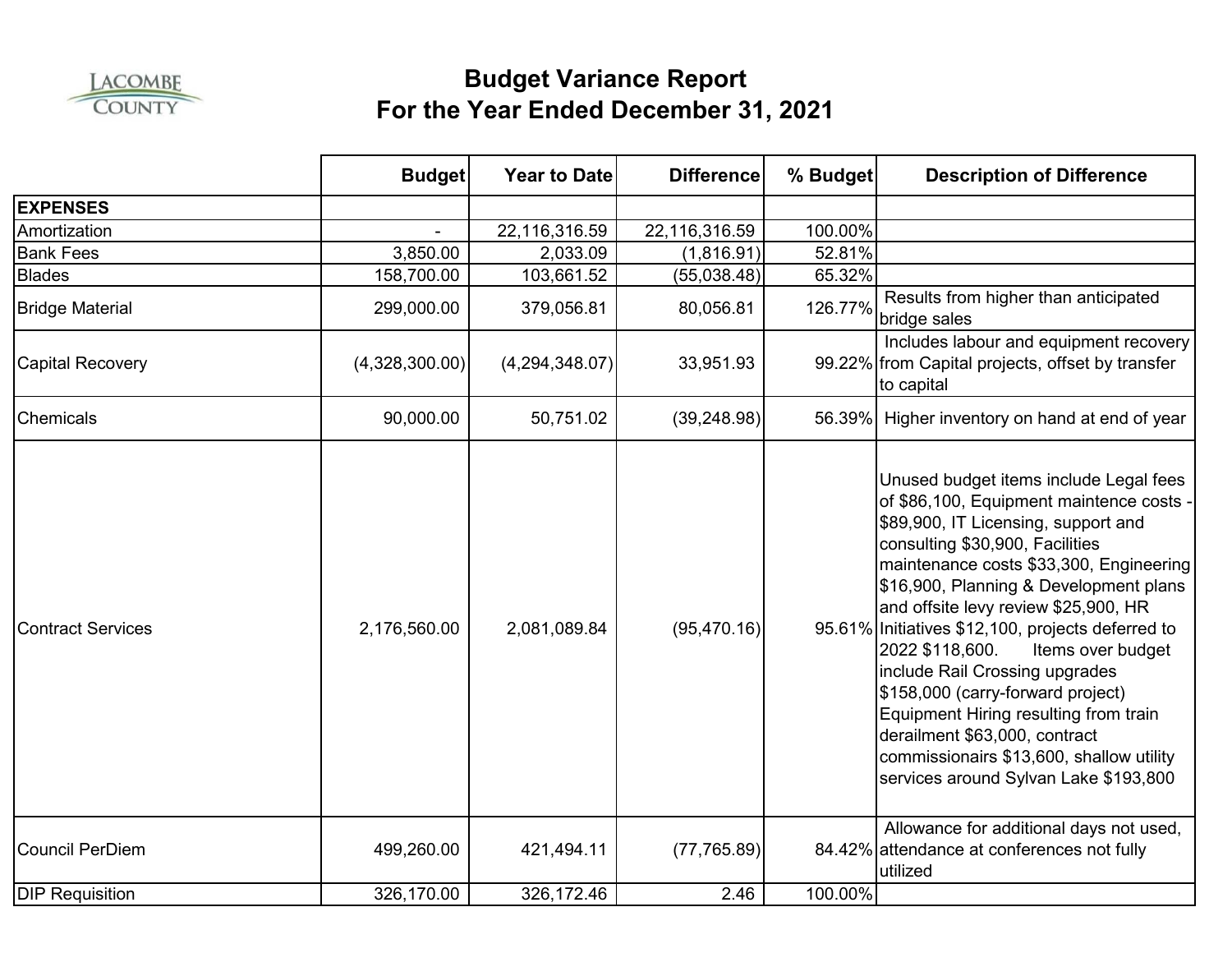

|                         | <b>Budget</b> | Year to Date | <b>Difference</b> | % Budget | <b>Description of Difference</b>                                                                                                                                                                                                                                                                                                                                                          |
|-------------------------|---------------|--------------|-------------------|----------|-------------------------------------------------------------------------------------------------------------------------------------------------------------------------------------------------------------------------------------------------------------------------------------------------------------------------------------------------------------------------------------------|
| Equipment & Furniture   | 302,920.00    | 222,704.56   | (80, 215.44)      | 73.52%   | E-ticketing hardware for Peace Officers<br>deferred to 2022 \$8,000, Fire<br>Department shared equipment<br>purchased allowance not utilized<br>\$58,500, office furniture allowance not<br>utlized \$6,300                                                                                                                                                                               |
| <b>Equipment Parts</b>  | 346,210.00    | 350,835.23   | 4,625.23          | 101.34%  |                                                                                                                                                                                                                                                                                                                                                                                           |
| Fuel & Lube             | 1,605,040.00  | 1,550,633.73 | (54, 406.27)      |          | All departments slightly under budget -<br>96.61% Operations department under budget<br>\$56,700                                                                                                                                                                                                                                                                                          |
| <b>General Services</b> | 762,400.00    | 773,130.94   | 10,730.94         |          | Items under budget include Advertising<br>costs \$24,300, Telephone & Internet<br>\$14,900, Stakeholder meetings & Public<br>Information and Education \$11,800,<br>101.41% Equipment Rentals \$8,500, Hall Rentals<br>\$4,700, Community Fundraising Events<br>\$5,300. Recreation Areas maintenance<br>costs carried out by staff saw an<br>increase of \$96,000                        |
| Goods & Supplies        | 452,440.00    | 346, 143. 27 | (106, 296.73)     | 76.51%   | Most departments were under budget.<br>This includes Administration \$8,300,<br>Peace Officer/SRO program \$10,600,<br>Fire Department consumable supplies<br>allowance \$20,600, Public Relation<br>Supplies \$11,900, Plannning office and<br>Plans & Studies supplies \$7,400, and the<br>Operations Department \$37,800 which<br>includes office and shop supplies and<br>small tools |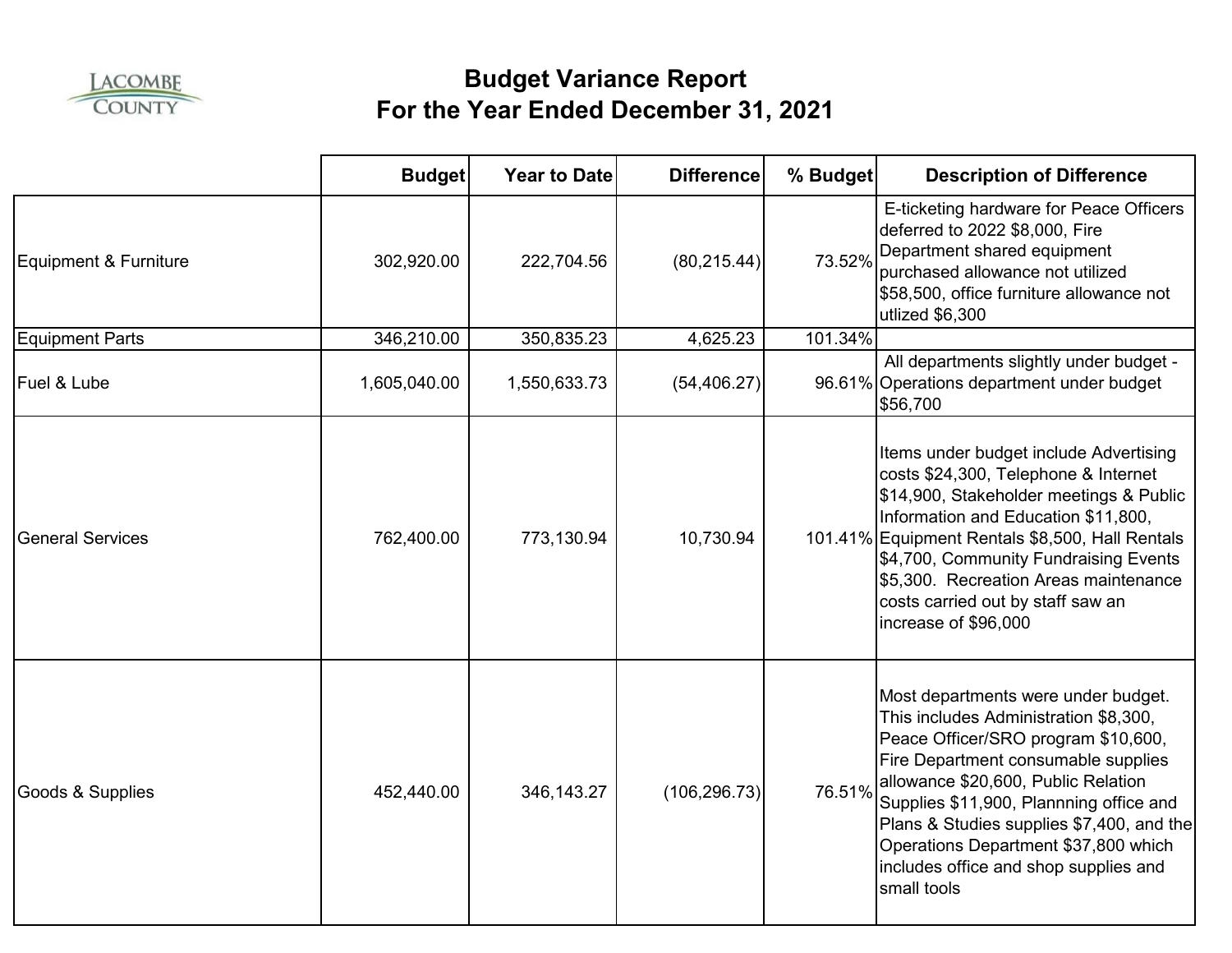

|                                   | <b>Budget</b> | <b>Year to Date</b> | <b>Difference</b> | % Budget | <b>Description of Difference</b>                                                                                                                                                                                                                                               |
|-----------------------------------|---------------|---------------------|-------------------|----------|--------------------------------------------------------------------------------------------------------------------------------------------------------------------------------------------------------------------------------------------------------------------------------|
| <b>Gull Lake Stabilization</b>    | 100,000.00    | 5,629.36            | (94, 370.64)      | 5.63%    | Pumping costs not required, offset with<br>transfer to reserve                                                                                                                                                                                                                 |
| Honorarium                        | 157,120.00    | 195,386.49          | 38,266.49         | 124.35%  | Higher fire call volume - Blackfalds and<br>Lacombe                                                                                                                                                                                                                            |
| Insurance                         | 342,070.00    | 356,719.81          | 14,649.81         |          | Eckville volunteer firefighter insurance<br>from previous years \$6,600, Equipment<br>104.28% insurance Wildrose utilities not included<br>in budget \$1,400, minor variances in<br>remaining departments                                                                      |
| Loss on Sale of Assets            |               | 1,655,646.31        | 1,655,646.31      | 100.00%  |                                                                                                                                                                                                                                                                                |
| Maintenance&Construction Supplies | 844,000.00    | 844,256.13          | 256.13            | 100.03%  |                                                                                                                                                                                                                                                                                |
| <b>Member Fees</b>                | 61,480.00     | 47,836.99           | (13, 643.01)      |          | <b>Assessment Review Board and SDAB</b><br>Board under budget \$27,300 - limited<br>attendance at conference & training, and<br>77.81% lower than anticipated number of<br>hearings, Election member fees over<br>budget \$13,700 offset by contributions<br>from the Province |
| Payments to Organizations         | 867,850.00    | 783,196.40          | (84, 653.60)      |          | Rural Crime Watch Policy capital grants<br>not utilized \$5,000, Recreation grants to<br>organizations not utilized \$75,800 which<br>90.25% include Community Programs &<br>Eventgs, Lakeshore Association funding,<br>Lacombe & District Chamber of<br>Commerce              |
| <b>Professional Development</b>   | 193,600.00    | 82,444.85           | (111, 155.15)     | 42.59%   | Limited attendance at Conventions                                                                                                                                                                                                                                              |
| <b>Provision for Allowances</b>   | 2,000.00      | 74,452.75           | 72,452.75         | 3722.64% | <b>Uncollectible Taxes</b>                                                                                                                                                                                                                                                     |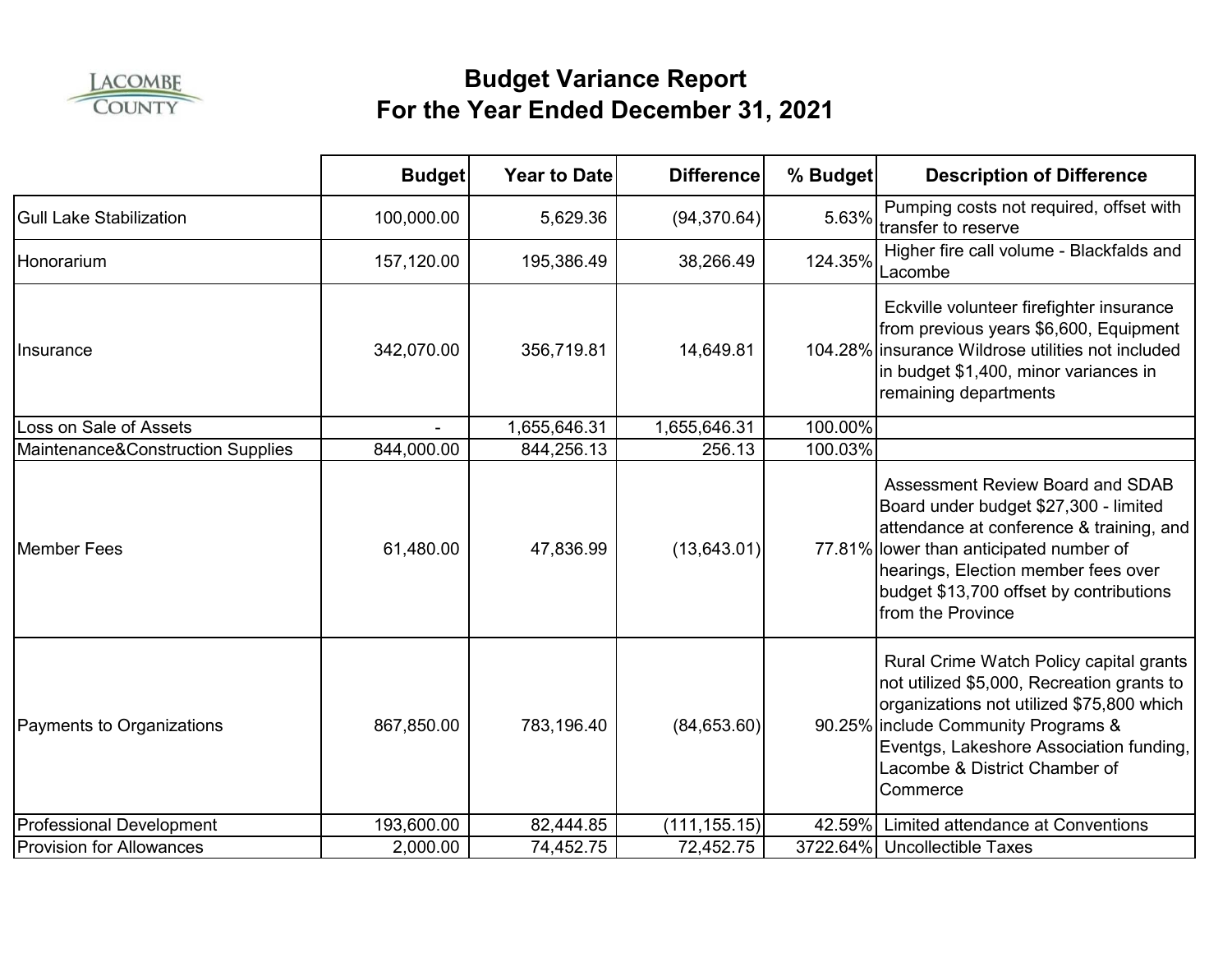

|                            | <b>Budget</b> | <b>Year to Date</b> | <b>Difference</b> | % Budget | <b>Description of Difference</b>                                                                                                                                                                                                                                                                                                                                                                                                                                                                              |
|----------------------------|---------------|---------------------|-------------------|----------|---------------------------------------------------------------------------------------------------------------------------------------------------------------------------------------------------------------------------------------------------------------------------------------------------------------------------------------------------------------------------------------------------------------------------------------------------------------------------------------------------------------|
| Purchases from Government  | 259,000.00    | 260,741.09          | 1,741.09          |          | Water and wastewater purchases from<br>100.67% Highway 12/21 Region Water<br>Commission and Town of Blackfalds                                                                                                                                                                                                                                                                                                                                                                                                |
| Salaries & Wages           | 13,499,450.00 | 12,840,153.84       | (659, 296.16)     |          | Allowances for HR contingencies not<br>utilized \$63,500, on-call fire fighter pay<br>lower than anticipated \$56,900,<br>Allowance fo Special Projects and<br>Medical leaves not required in<br>Administrative Department \$55,800,<br>95.12% Peace Officers under budget \$51,100<br>mainly due to staff vacancy, Operations<br>Department under budget by \$421,700<br>(allowance for medical leave not utilized<br>\$20,000, maintenance and construction<br>hourly employees under budget<br>\$383,000). |
| Sand & Gravel              | 1,271,260.00  | 1,002,087.16        | (269, 172.84)     | 78.83%   | Usage costs fluctuate due to varying<br>costs at gravel pits                                                                                                                                                                                                                                                                                                                                                                                                                                                  |
| <b>School Requisition</b>  | 11,726,100.00 | 11,705,248.58       | (20, 851.42)      | 99.82%   |                                                                                                                                                                                                                                                                                                                                                                                                                                                                                                               |
| <b>Seniors Requisition</b> | 408,580.00    | 407,925.00          | (655.00)          | 99.84%   |                                                                                                                                                                                                                                                                                                                                                                                                                                                                                                               |
| <b>Tires</b>               | 119,280.00    | 84,576.42           | (34,703.58)       | 70.91%   | Usage lower than anticipated primarily<br>in Operations Department                                                                                                                                                                                                                                                                                                                                                                                                                                            |
| <b>Transfer to Capital</b> | 12,972,200.00 | 10,768,943.80       | (2,203,256.20)    |          | Variance mainly due to MSI funding of<br>83.02% Road Paving and Bridge project actual<br>costs under budget.                                                                                                                                                                                                                                                                                                                                                                                                  |